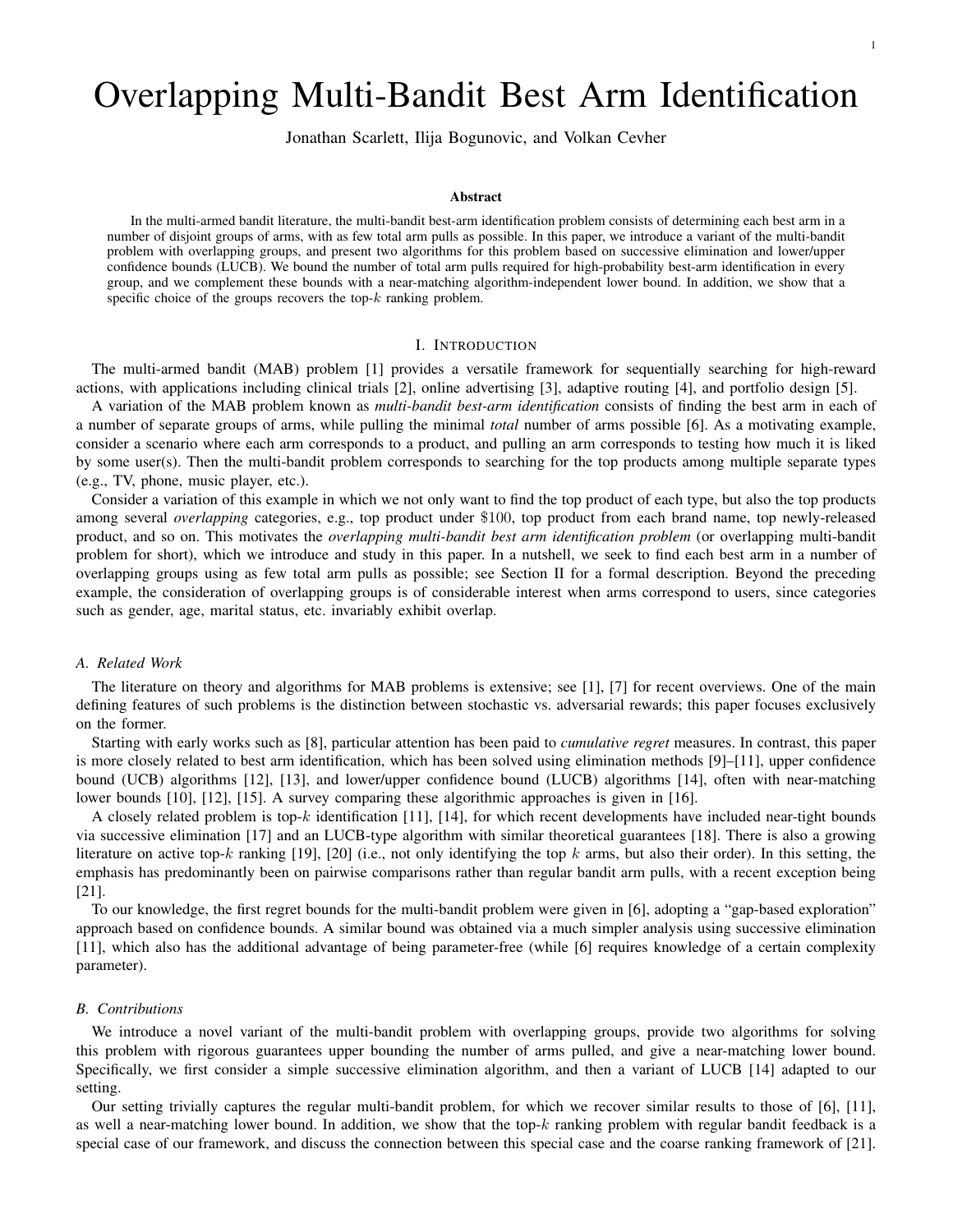# II. PROBLEM SETUP

We consider a MAB setting with n arms having reward distributions  $(\nu_1, \ldots, \nu_n)$ , the corresponding means of which are  $(\mu_1,\ldots,\mu_n)$  with  $\mu_j \in (0,1)$ . It is assumed that each  $\nu_j$  is sub-Gaussian<sup>1</sup> with parameter  $\sigma \leq \frac{1}{2}$ ; as noted in [16], this accounts for all distributions whose support is a subset of  $[0, 1]$  (e.g., Bernoulli).

As indicated above, the key novelty of our setting is allowing for general possibly-overlapping groups. Specifically, there is a known set of groups G, where each  $G \in \mathcal{G}$  is a subset of  $\{1, \ldots, n\}$ . The number of groups is denoted by m, and the groups are denoted by  $G_1, \ldots, G_m$ .

An algorithm for the overlapping multi-bandit problem iteratively pulls arms at times indexed by  $t = 1, 2$ , etc. At each time, the algorithm chooses an arm  $j_t$  and observes an independent reward  $X_{j_t,T_j(t)} \sim \nu_{j_t}$ , where  $T_j(t)$  is the number of pulls of arm j up to time t. The empirical estimate of  $\mu_j$  after  $T_j(t)$  pulls of arm j is denoted by  $\hat{\mu}_{j,T_j(t)} = \frac{1}{T_j(t)} \sum_{s=1}^{T_j(t)} X_{j,s}$ .

At any given time, the algorithm may choose to stop and output m recommendations  $\widehat{j}(G_1), \ldots, \widehat{j}(G_m)$  as estimates of the best arms in the groups. The time at which this occurs is called the *stopping time*, and we would like it to be as small as possible. In addition, we seek the correct identification of the best arm in each group  $G \in \mathcal{G}$ . Writing the true best arm of group  $G$  (which is assumed to be unique) as

$$
j^*(G) = \underset{j \in G}{\text{arg}\max} \,\mu_j,\tag{1}
$$

the error probability is given by

$$
P_{\mathbf{e}} = \mathbb{P}\bigg[\bigcup_{G \in \mathcal{G}} \left\{\widehat{j}(G) \neq j^*(G)\right\}\bigg].\tag{2}
$$

We are interested in algorithms that achieve  $P_e \le \delta$  with guarantees on the total number of arm pulls (i.e., the stopping time), henceforth denoted by T.

Stochastic MAB problems invariably contain fundamental "gaps" between certain arms that dictate the required number of arm pulls. In our setting, these gaps are defined as follows:

$$
\Delta_j = \min \left\{ \min_{G \,:\, j \in G, j = j^*(G)} \left( \mu_j - \mu_{j_{\text{sec}}(G)} \right), \min_{G \,:\, j \in G, j \neq j^*(G)} \left( \mu_{j^*(G)} - \mu_j \right) \right\} \ge 0,
$$
\n(3)

where  $j_{\rm sec}(G)$  is the second-best arm in G, and the minimum of an empty set is infinity. Without loss of generality, we assume that each arm is in at least one group, and that all groups contain at least two arms; this implies that each  $\Delta_j$  is well-defined and finite.

The assumption that  $j^*(G)$  is uniquely defined in (1) is equivalent to requiring  $\Delta_j > 0$  for all  $j = 1, \ldots, n$ . We henceforth refer to any such instance as *identifiable*, and to all other instances as *non-identifiable*. We assume identifiability in all of our main results.

#### *A. Auxiliary Results*

Here we review some useful auxiliary results from the MAB literature that we will use in our analysis.

Early works on multi-armed bandits relied on basic concentration bounds such as Hoeffding's inequality to establish that the empirical mean of an arm approaches the true mean as it is pulled more. To improve certain logarithmic factors in the final results, we adopt a more recent approach based on the law of iterated logarithm [22].

Lemma 1. (Law of iterated logarithm [16, Lemma 1]) Let  $Z_1, Z_2, \ldots$  be i.i.d. sub-Gaussian random variables with mean  $\mu \in \mathbb{R}$  and parameter  $\sigma \leq \frac{1}{2}$ . For any  $\epsilon \in (0, 1)$  and  $\delta \in (0, \frac{1}{e} \log(1+\epsilon))$ , it holds with probability at least  $1-\frac{2+\epsilon}{\epsilon/2}(\frac{\delta}{\log(1+\epsilon)})^{1+\epsilon}$ *that*

$$
\left|\frac{1}{t}\sum_{s=1}^{t}Z_{s}-\mu\right| \leq U(t,\delta), \quad \forall t \geq 1,
$$
\n(4)

*where*

$$
U(t,\delta) = (1+\sqrt{\epsilon})\sqrt{\frac{1+\epsilon}{2t}\log\frac{\log(1+\epsilon)t}{\delta}}.\tag{5}
$$

In accordance with this result, we define the following *upper and lower confidence bounds* at time t:

$$
\text{UCB}_t(j) = \hat{\mu}_{j,T_j(t)} + U(T_j(t), \delta/n) \tag{6}
$$

$$
\text{LCB}_t(j) = \hat{\mu}_{j,T_j(t)} - U(T_j(t), \delta/n),\tag{7}
$$

where the division of  $\delta$  by n is in accordance with a union bound over the n arms.

<sup>1</sup>A zero-mean random variable Z is sub-Gaussian with parameter  $\sigma$  if  $\mathbb{E}[e^{\lambda Z}] \leq \exp\left(\frac{\lambda^2 \sigma^2}{2}\right)$ <sup>1</sup>A zero-mean random variable Z is sub-Gaussian with parameter  $\sigma$  if  $\mathbb{E}[e^{\lambda Z}] \leq \exp\left(\frac{\lambda^2 \sigma^2}{2}\right)$ . For a random variable Z with a non-zero mean, we use the terminology sub-Gaussian to mean that this property ho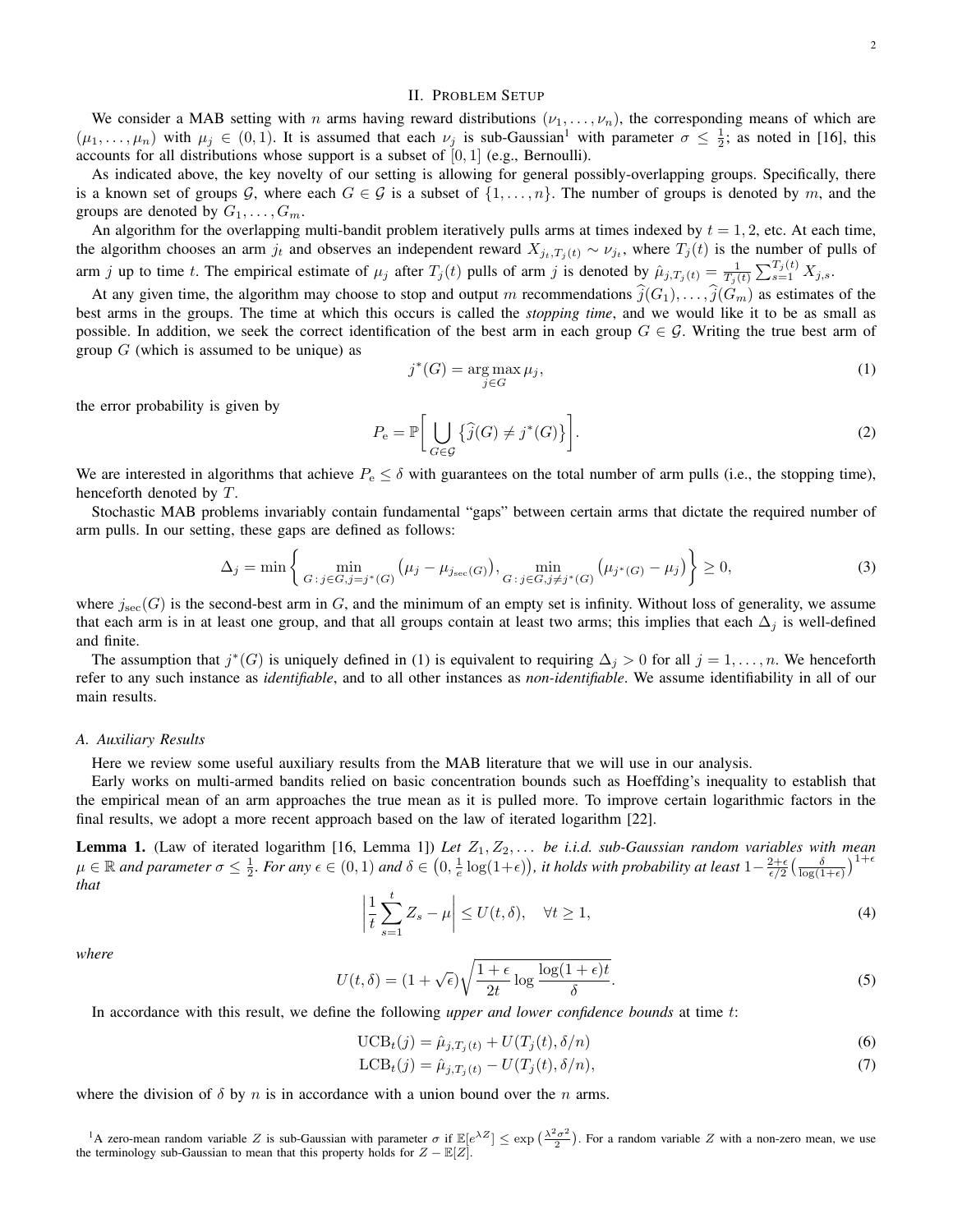**Corollary 1.** (Confidence bounds) *If the arm reward distributions satisfy the conditions of Lemma 1, then for any*  $\epsilon \in (0,1)$ and  $\delta \in (0, \frac{1}{e} \log(1+\epsilon))$ , it holds with probability at least  $1 - \frac{2+\epsilon}{\epsilon/2} \left( \frac{\delta}{\log(1+\epsilon)} \right)^{1+\epsilon}$  that

$$
\text{LCB}_{t}(j) \le \mu_{j} \le \text{UCB}_{t}(j), \quad \forall j \in \{1, \dots, n\}, t \ge 1. \tag{8}
$$

*Proof.* This follows by applying Lemma 1 for each  $j = 1, ..., n$  with  $Z_s = X_{j,s}$  and  $\delta/n$  in place of  $\delta$ , and taking the union bound over j. Note that after the union bound,  $n \cdot \frac{2+\epsilon}{\epsilon/2} \left( \frac{\delta/n}{\log(1+\epsilon)} \right)^{1+\epsilon} \leq \frac{2+\epsilon}{\epsilon/2} \left( \frac{\delta}{\log(1+\epsilon)} \right)^{1+\epsilon}$ .

In the analysis of the algorithms, we will need to "invert"  $U(t, \delta)$  in the sense of establishing how large t needs to be to upper bound it by a certain threshold. Such an inversion is given as follows.

**Lemma 2.** (Inversion of  $U(t, \delta)$  [16, Eq. (4)]) The quantity  $U(t, \delta)$  defined in (5) is such that, for any positive numbers  $(\delta, n, \Delta)$  *with*  $\Delta \in (0, 1)$ *, we have* 

$$
\min\left\{k\,:\,U(k,\delta/n)\leq\frac{\Delta}{4}\right\}\leq\frac{2\gamma}{\Delta^2}\log\frac{2\log\left(\gamma(1+\epsilon)\Delta^{-2}\right)}{\delta/n},\tag{9}
$$

where  $\gamma = 8(1 + \sqrt{\epsilon})^2(1 + \epsilon)$ .

Finally, the following lemma relating the number of arm pulls of two different instances permits a simple and elegant approach to establishing lower bounds. Here and subsequently, we let  $N_j$  denote the total number of times arm j has been pulled upon termination, so that  $T = \sum_{j=1}^{n} N_j$ .

**Lemma 3.** (Relating two instances [15, Lemma 1]) Let  $\nu = (\nu_1, \dots, \nu_n)$  and  $\nu' = (\nu'_1, \dots, \nu'_n)$  be two different bandit *instances such that for all*  $j = 1, ..., n$ , the distributions  $\nu_j$  and  $\nu'_j$  are mutually absolutely continuous. For any almost-surely *finite stopping time* σ*, and any event* A *depending only on the history up to the stopping time, we have*

$$
\sum_{j=1}^{n} \mathbb{E}_{\nu}[N_j(\sigma)] D(\nu_j \| \nu'_j) \ge d(\mathbb{P}_{\nu}[\mathcal{A}], \mathbb{P}_{\nu'}[\mathcal{A}]),
$$
\n(10)

 $where \ D(\nu_j || \nu'_j) = \mathbb{E}_{\nu_j} \big[ \log \frac{\nu_j(X)}{\nu'_j(X)} \big]$  is the KL divergence, and  $d(a, b) = a \log \frac{a}{b} + (1-a) \log \frac{1-a}{a-b}$ . In particular, if  $\mathbb{P}_{\nu}[\mathcal{A}] \geq 1-\delta$ *and*  $\mathbb{P}_{\nu'}[\mathcal{A}] \leq \delta$  *for some*  $\delta \in (0,1)$ *, then*<sup>2</sup>

$$
\sum_{j=1}^{n} \mathbb{E}_{\nu}[N_j(\sigma)] D(\nu_j \| \nu'_j) \ge \log \frac{1}{2.4\delta}.
$$
\n(11)

#### III. LOWER BOUND

In this section, we establish a performance benchmark for our practical algorithms by providing an algorithm-independent lower bound on the average number of arm pulls when  $P_e \leq \delta$ .

We assume in this section that the MAB reward distributions  $(\nu_1, \dots, \nu_n)$  satisfy the following assumption.

**Assumption 1.** Each distribution  $\nu_j$  in the bandit instance  $(\nu_1, \ldots, \nu_n)$  comes from a parametric family  $\mathcal{P}$ , and is uniquely parametrized by its mean  $\mu_j \in (0,1)$ . In addition, any two distributions  $\nu_j, \nu_j' \in \mathcal{P}$  are mutually absolutely continuous, and  $D(\nu_j||\nu'_j) \rightarrow 0$  as the means of  $\nu_j$  and  $\nu'_j$  approach each other.

Assumption 1 is satisfied for Bernoulli rewards and Gaussian rewards with a fixed variance, among others [8], [15]. Our analysis can also readily be extended to more general families of arm distributions satisfying [15, Assumption 3], which essentially states that any given arm distribution can be replaced by a different distribution with a strictly higher (or strictly smaller) mean but a similar KL divergence to a reference arm (see also [8]).

Our first main result is given as follows.

Theorem 1. (Lower bound) *Under Assumption 1, suppose that a given algorithm* Alg<sup>∗</sup> *achieves* P<sup>e</sup> ≤ δ *for all identifiable bandit instances with reward distributions in* P. Fix an identifiable instance  $(\nu_1,\ldots,\nu_n)$  with means  $(\mu_1,\ldots,\mu_n)$ , and for *each*  $j = 1, \ldots, n$ , let  $\nu'_j \in \mathcal{P}$  be defined via its mean  $\mu'_j$  as follows for sufficiently small  $\alpha > 0$ .<sup>3</sup>

• If the outer minimum in (3) is achieved by the first term (i.e., by a group in which j is best) then  $\mu'_j = \mu_j - (1+\alpha)\Delta_j$ ; • *Otherwise*,  $\mu'_j = \mu_j + (1 + \alpha)\Delta_j$ *.* 

<sup>2</sup>See [15, Remark 2] for this variation.

<sup>&</sup>lt;sup>3</sup>Specifically,  $\alpha > 0$  is arbitrary subject to being sufficiently small so that  $\mu'_j \in (0,1)$ . This is possible due to the fact that  $\mu_j \in (0,1)$ .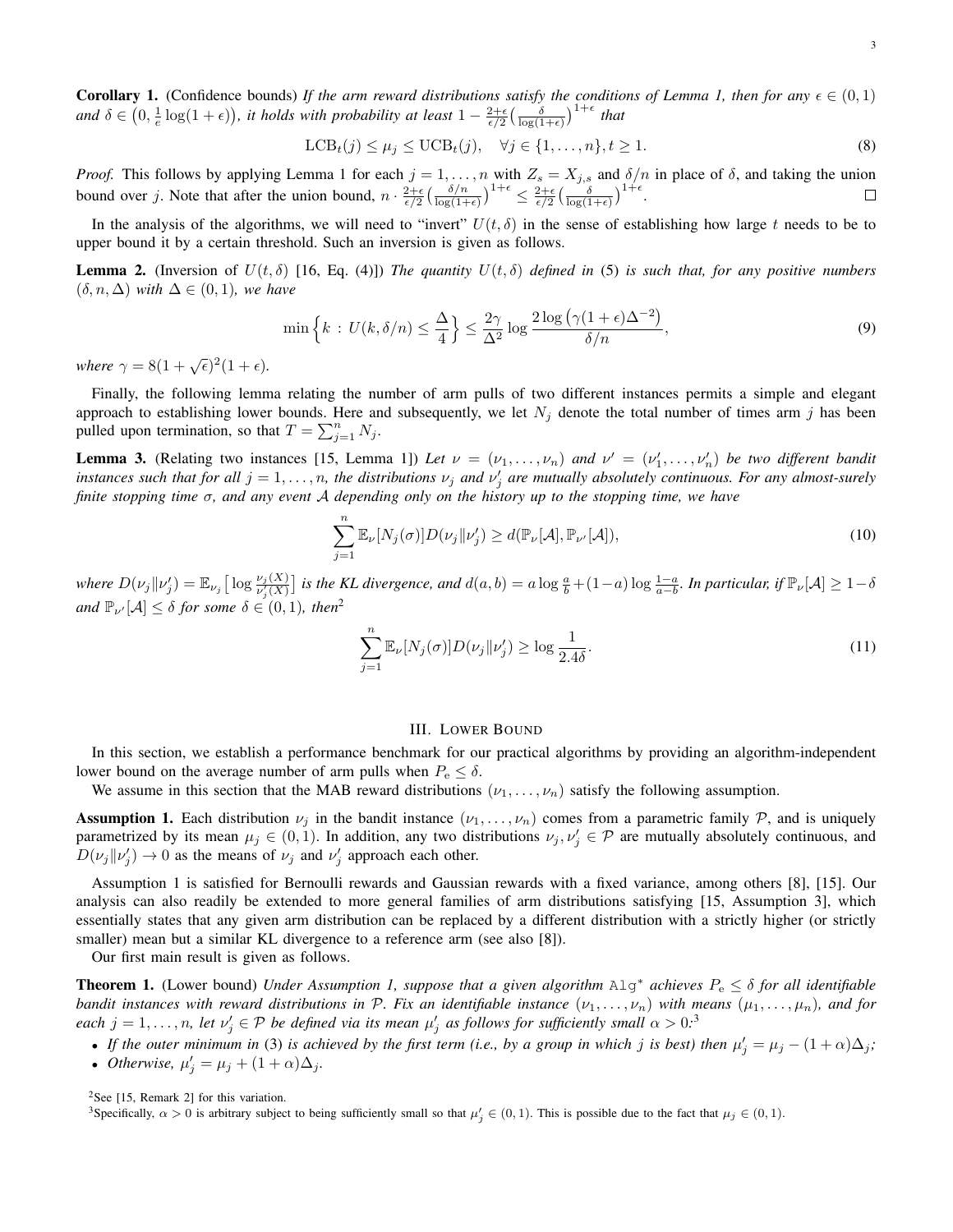$$
T_{\text{lower}}(\delta) = \sum_{j=1}^{n} \frac{\log \frac{1}{2.4\delta}}{D(\nu_j || \nu'_j)}.
$$
\n(12)

*Proof.* Fix a given arm j, and let  $\nu^{(j)}$  be the instance where  $\nu_j$  is replaced by  $\nu'_j$ , and all other arms remain the same as  $\nu$ . We observe from the definition of  $\nu'_j$  in the theorem statement that this change alters one group's best arm. In the first case, there is a group where  $j$  was best but it is pushed below the second-best, and in the second case, there is a group where  $j$ was not best but it is pushed above the best. Note that the definition of  $\nu'_j$  via its mean  $\mu'_j$  is valid due to Assumption 1, and the mutual absolute continuity condition therein ensures that  $D(\nu_j || \nu'_j)$  is finite.

In the following, we assume that  $\nu^{(j)}$  is also an identifiable instance, i.e., each group has a unique best arm. In the supplementary material, we provide the required changes to circumvent this assumption; these changes make use of the final part of Assumption 1.

Letting A in (10) be the event that the algorithm provides the correct output for  $\nu$  (and hence, an incorrect output for  $\nu^{(j)}$ ), we claim that Lemma 3 yields

$$
\mathbb{E}_{\nu}[N_j] \ge \frac{\log \frac{1}{2.4\delta}}{D(\nu_j||\nu'_j)}.\tag{13}
$$

Indeed, this follows from the fact that  $P_e \le \delta$  on all identifiable instances, and since by construction the KL divergence for arms indexed by  $j' \neq j$  is zero (i.e., the distributions are identical in the two instances).

Since (13) holds for any  $j$ , the average number of arm pulls is lower bounded by the sum of the right-hand side over all  $j$ , thus proving (12). П

Remark 1. The bound (12) takes the same form as our upper bounds (to be given in the subsequent sections) whenever  $D(\nu_j || \nu'_j) \leq c\Delta_j^2$  for some constant c, in which case

$$
T_{\text{lower}}(\delta) \ge \sum_{j=1}^{n} \frac{\log \frac{1}{2.4\delta}}{c\Delta_j^2}.
$$
\n(14)

For instance, under Gaussian rewards with variance  $\sigma^2$ , a standard calculation gives  $D(\nu_j||\nu'_j) = \frac{\Delta_j^2(1+\alpha)^2}{2\sigma^2}$ . Moreover, under Bernoulli rewards with means in the range  $(\eta, 1 - \eta)$ , it is known that  $D(\nu_j || \nu'_j) \leq \frac{\Delta_j^2 (1 + \alpha)^2}{\eta (1 - \eta)}$  $\frac{\Gamma_j(1+\alpha)}{\eta(1-\eta)}$  [7, Eq. (2.8)]. See [8, Sec. 4] for KL divergence calculations for other families of arm distributions.

#### IV. SUCCESSIVE ELIMINATION ALGORITHM

Successive elimination is a common MAB technique in which confidence bounds are used to rule out suboptimal arms, the remaining arms are sampled once each, and this procedure is repeated until one arm remains. In this section, we adopt this approach for the overlapping multi-bandit problem.

As is common in elimination algorithms, we work in *epochs* indexed by  $i = 1, 2, \ldots$ , where within a given epoch we pull several arms. To decide which arms to pull and which to eliminate, we make use of the following definitions:

• Potential maximizers within group G. This is the set of arms  $j \in G$  whose UCB is at least as high as the highest LCB:

$$
M_i^{(G)} = \left\{ j \in G : \mathrm{UCB}_{t_i}(j) \ge \max_{j' \in G} \mathrm{LCB}_{t_i}(j') \right\} \tag{15}
$$

under the definitions  $(6)$ – $(7)$ , where  $t_i$  is the total number of arm pulls after those that occur in the *i*-th epoch.

Unresolved groups. This is the set of groups that still have at least two potential maximizers:

$$
\widetilde{\mathcal{G}}_i = \left\{ G \in \mathcal{G} \, : \, |M_i^{(G)}| \ge 2 \right\},\tag{16}
$$

with  $\widetilde{\mathcal{G}}_0 = \mathcal{G}$ .

• Arms of interest. This is the set of arms that are the potential maximizer for at least one unresolved group:

$$
\mathcal{A}_i = \{ j : \exists G \in \widetilde{\mathcal{G}}_i \text{ with } j \in G \}. \tag{17}
$$

With these definitions in place, the successive elimination algorithm is described in Algorithm 1.

**Theorem 2.** (Upper bound for successive elimination) *For any*  $\epsilon \in (0,1)$  *and*  $\delta \in (0,\frac{1}{\epsilon} \log(1+\epsilon))$ *, with probability at least*  $1-\frac{2+\epsilon}{\epsilon/2}(\frac{\delta}{\log(1+\epsilon)})^{1+\epsilon}$ , the successive elimination algorithm terminates with the correct output after at most  $T_{\text{elim}}(\delta,\epsilon)$  arm *pulls, where*

$$
T_{\text{elim}}(\delta, \epsilon) = \sum_{j=1}^{n} \frac{2\gamma}{\Delta_j^2} \log \frac{2 \log \left( \gamma (1 + \epsilon) \Delta_j^{-2} \right)}{\delta/n},\tag{18}
$$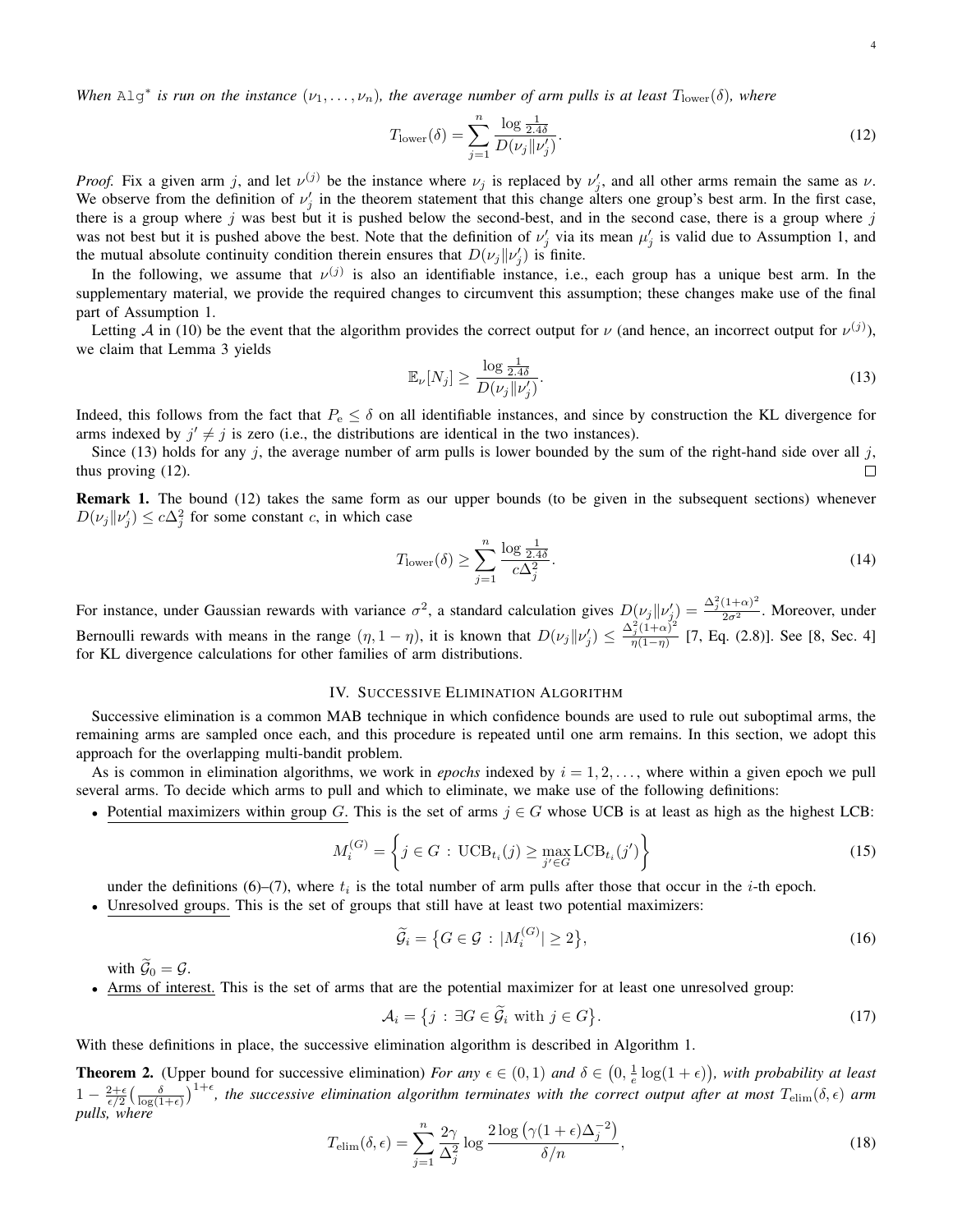**Require:** Groups  $\mathcal{G}$ , constants  $\delta, \epsilon > 0$ 1: Initialize  $i = 1$ ,  $t = 0$ , and  $T_j(t) = 0$  ( $\forall j$ )

- 2: Set  $M_0^{(G)} = G \ (\forall G)$ ,  $\widetilde{G}_0 = G$ , and  $\mathcal{A}_0 = \{1, \dots, n\}$
- 3: while  $\mathcal{A}_{i-1} \neq \emptyset$  do
- 4: Pull every arm in  $A_{i-1}$  once, incrementing t after each pull and updating all  $T_i(t)$
- 5: Compute  $M_i^{(G)}$ ,  $\widetilde{G}_i$  and  $A_i$  via (15)–(17)
- 6: For all G with  $|M_i^{(G)}| = 1$ , set  $\hat{j}(G)$  to be the corresponding single arm.
- 7: Increment the epoch index  $i$
- 8: end while
- 9: **return**  $(\widehat{j}(G_1), \ldots, \widehat{j}(G_m))$

with  $\gamma = 8(1 + \sqrt{\epsilon})^2(1 + \epsilon)$ .

*Proof.* It suffices to show that when the high-probability event in Corollary 1 holds, the algorithm terminates with the correct estimates and performs at most  $T_{\text{elim}}(\delta, \epsilon)$  arm pulls.

We first show that the algorithm never removes an optimal arm  $j^*(G)$  from the arms of interest without first correctly assigning  $\widehat{j}(G) = j^*(G)$  (for all G in which it is optimal). We prove this by induction, with the trivial base case being that  $j^*(G)$  is initially both of interest and in  $M_0^{(G)}$  by construction. Now, assuming  $j^*(G) \in M_{i-1}^{(G)}$  after the  $(i-1)$ -th epoch, we have

$$
\text{UCB}_{t_i}(j^*(G)) \ge \mu_{j^*(G)}\tag{19}
$$

$$
=\max_{j'\in G}\mu_{j'}
$$
\n(20)

$$
\geq \max_{j' \in G} \text{LCB}_{t_i}(j'),\tag{21}
$$

where both (19) and (21) use the validity of the confidence bounds (Corollary 1). Therefore,  $j^*(G)$  meets the condition (15), and it remains in  $M_i^{(G)}$  in Line 6 of Algorithm 1. By induction, this means that  $j^*(G)$  remains in  $M_i^{(G)}$  as long as G remains unresolved, so it is the only arm in  $G$  that can be declared optimal.

Next, we bound the number of pulls of each arm. By construction, after Line 4 of Algorithm 1 in a given epoch, all arms of interest have been pulled the same number of times, and therefore have the same value of  $U(T_i(t), \delta/n)$ , henceforth referred to as  $U_i$  in epoch i. By Lemma 2, this value is at most  $\frac{\Delta}{4}$  once the number of epochs reaches the right-hand side of (9). Now, fix any arm  $j$  and note the following:

• If j is the top arm in group G, the group will be resolved once all other  $j' \neq j$  from G are removed from  $M_i^{(G)}$ . For any such j', if  $U_i < \frac{\Delta_j}{4}$  then by (6)–(7),  $|\text{UCB}_{t_i}(j') - \text{LCB}_{t_i}(j')| < \frac{\Delta_j}{2}$ . Hence,

$$
\text{UCB}_{t_i}(j') < \text{LCB}_{t_i}(j') + \frac{\Delta_j}{2} \tag{22}
$$

$$
\leq \mu_{j'} + \frac{\Delta_j}{2} \tag{23}
$$

$$
\leq \mu_j - \frac{\Delta_j}{2} \tag{24}
$$

$$
\leq \text{UCB}_{t_i}(j) - \frac{\Delta_j}{2} \tag{25}
$$

$$
\langle \text{LCB}_{t_i}(j), \tag{26}
$$

where (22) and (26) use the above-mentioned gap between UCB and LCB, (23) and (25) use the validity of the confidence bounds, and (24) uses the definition of  $\Delta_j$  and the fact that  $j = j^*(G)$ .

We see from (26) that j' is removed from  $M_i^{(G)}$ . Since this holds for all  $j' \neq j$  in G, it follows that the group is marked as resolved.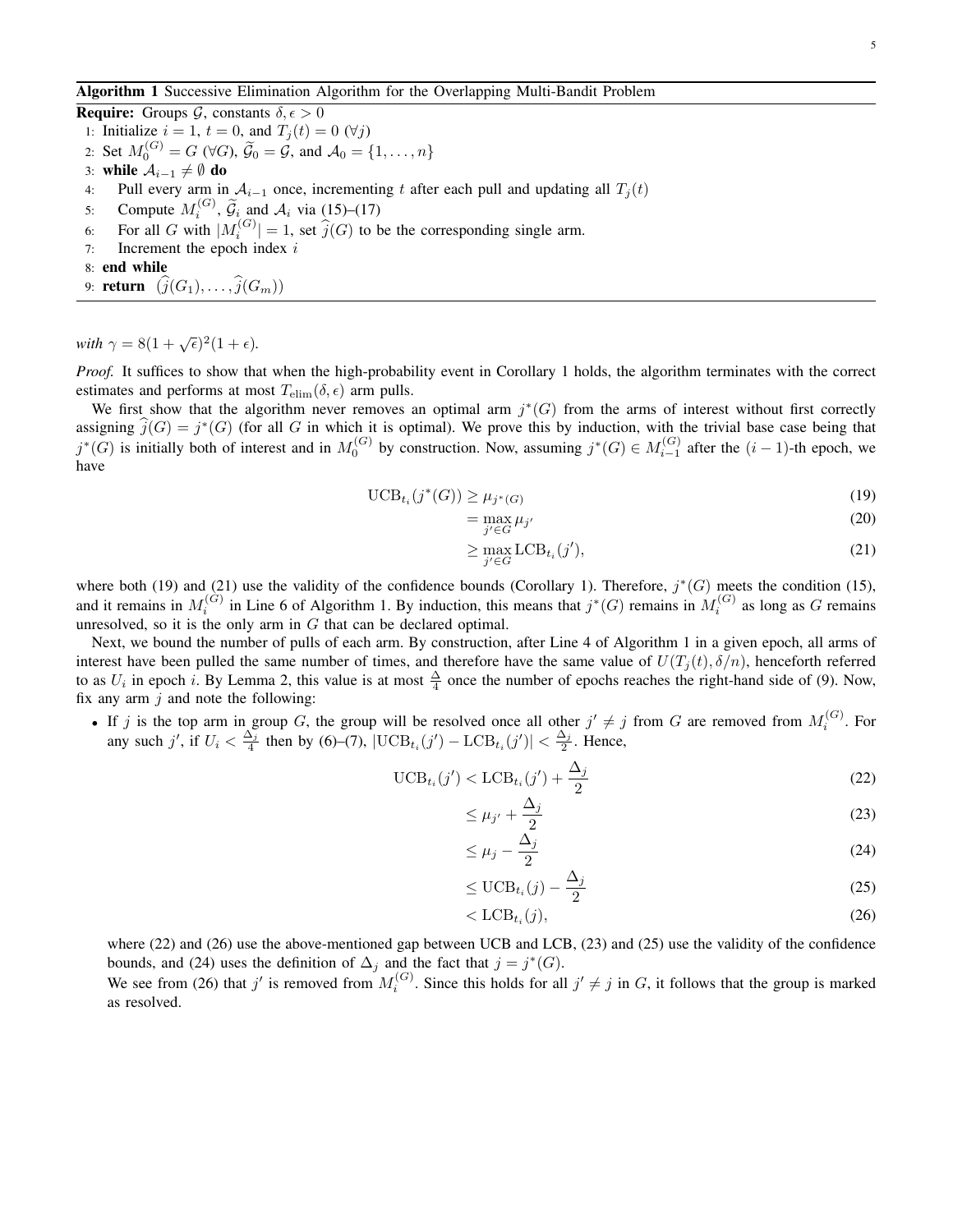Algorithm 2 LUCB Algorithm for the Overlapping Multi-Bandit Problem

**Require:** Groups  $\mathcal{G}$ , constants  $\delta, \epsilon > 0$ 1: Sample each arm once; set  $T_i(n) \leftarrow 1 \ (\forall j)$ ; initialize  $t = n$  and  $i = 1$ 2: while True do 3: for  $G \in \mathcal{G}$  do 4:  $h_i^{(G)} = \arg \max_{j \in G} \hat{\mu}_{j,T_j(t)}$ 5:  $l_i^{(G)} = \arg \max_{j \in G \setminus \{h_i^{(G)}\}} \text{UCB}_t(j)$ 6:  $w_i^{(G)} = \text{UCB}_t(l_i^{(G)}) - \text{LCB}_t(h_i^{(G)})$ 7: end for 8:  $G'_{i} \leftarrow \arg \max_{G \in \mathcal{G}} w_{i}^{(G)}$  (breaking ties arbitrarily) 9: if  $w_i^{(G_i')} \leq 0$  then 10: **return**  $(h_i^{(G_1)}, ..., h_i^{(G_m)})$ 11: else 12: Sample  $h_i^{(G_i')}$  $\binom{G'_i}{i}$  and  $l_i^{(G'_i)}$ 12. Sample  $n_i$  and  $i_i$ <br>
13: Set  $t \leftarrow t + 2$  and  $i \leftarrow i + 1$ ; update all  $T_j(t)$ 14: end if 15: end while

• On the other hand, if  $j \in G$  is not the top arm in G, and if  $U_i < \frac{\Delta_j}{4}$ , then

$$
\text{UCB}_{t_i}(j) < \text{LCB}_{t_i}(j) + \frac{\Delta_j}{2} \tag{27}
$$

$$
\leq \mu_j + \frac{\Delta_j}{2} \tag{28}
$$

$$
\leq \mu_{j^*(G)} - \frac{\Delta_j}{2} \tag{29}
$$

$$
\leq \text{UCB}_{t_i}(j^*(G)) - \frac{\Delta_j}{2} \tag{30}
$$

$$
\langle \text{LCB}_{t_i}(j^*(G)), \tag{31}
$$

by the same arguments as (22)–(26). We see that (31) implies that j is removed from  $M_i^{(G)}$ .

Combining these cases, we conclude that arm j only ever continues being pulled if  $U_i \ge \frac{\Delta_j}{4}$ . Since i is precisely the number of arm pulls of all remaining arms after epoch i, applying Lemma 2 and summing (9) over  $j = 1, \ldots, n$  yields (18).

We observe that (18) matches (14) up to the constant factors and the extra log factor log  $\frac{2 \log(\gamma (1+\epsilon)\Delta_j^{-2})}{n}$  $\frac{n!}{(n-1)!}$ , which is typically insignificant compared to the leading  $\frac{1}{\Delta_i^2}$  term.

In particular, if  $\delta = O(n^{-\alpha})$  and  $\min_j \Delta_j = \Omega(n^{-\beta})$  for some constants  $\alpha, \beta > 0$ , then we find that the factors  $\log \frac{2 \log (\gamma (1+\epsilon) \Delta_j^{-2})}{\delta/n}$  and  $\log \frac{1}{2.4\delta}$  both simplify to  $O(\log n)$ . Hence, in this case, the upper and lower bounds match to within a constant factor.

#### V. LUCB-TYPE ALGORITHM

In Algorithm 2, we describe a lower-upper confidence bound (LUCB) algorithm inspired by that proposed for top- $k$ identification [14], [16]. We initially pull every arm once, and then proceed in rounds within which two arms are pulled; similarly to Algorithm 1, these rounds are indexed by  $i \geq 1$ .

In round i, within each group  $G \in \mathcal{G}$ , we consider the highest-mean arm  $h_i^{(G)}$ , and the arm  $l_i^{(G)}$  with the highest UCB score in  $G \setminus \{h_i^{(G)}\}$ . If  $UCB_t(l_i^{(G)}) - LCB_t(h_i^{(G)}) < 0$  for all  $G \in \mathcal{G}$ , then we believe each  $h_i^{(G)}$  to be optimal within its group, so we terminate. Otherwise, to learn more about the competing arms  $h_i^{(G)}$  and  $l_i^{(G)}$ , we pull them both for the group such that their confidence regions overlap the most (i.e.,  $\text{UCB}_{t}(l_i^{(G)}) - \text{LCB}_{t}(h_i^{(G)})$  is highest). As usual, here t denotes the total number of arm pulls so far.

**Theorem 3.** (Upper bound for LUCB) *For any*  $\epsilon \in (0, 1)$  *and*  $\delta \in (0, \frac{1}{\epsilon} \log(1+\epsilon))$ , *with probability at least*  $1-\frac{2+\epsilon}{\epsilon/2}(\frac{\delta}{\log(1+\epsilon)})^{1+\epsilon}$ , *the LUCB algorithm terminates with the correct output after at most*  $T_{\text{lucb}}(\delta, \epsilon)$  *arm pulls, where* 

$$
T_{\text{luch}}(\delta,\epsilon) = 2\sum_{j=1}^{n} \frac{2\gamma}{\Delta_j^2} \log \frac{2\log\left(\gamma(1+\epsilon)\Delta_j^{-2}\right)}{\delta/n},\tag{32}
$$

with  $\gamma = 8(1 + \sqrt{\epsilon})^2(1 + \epsilon)$ .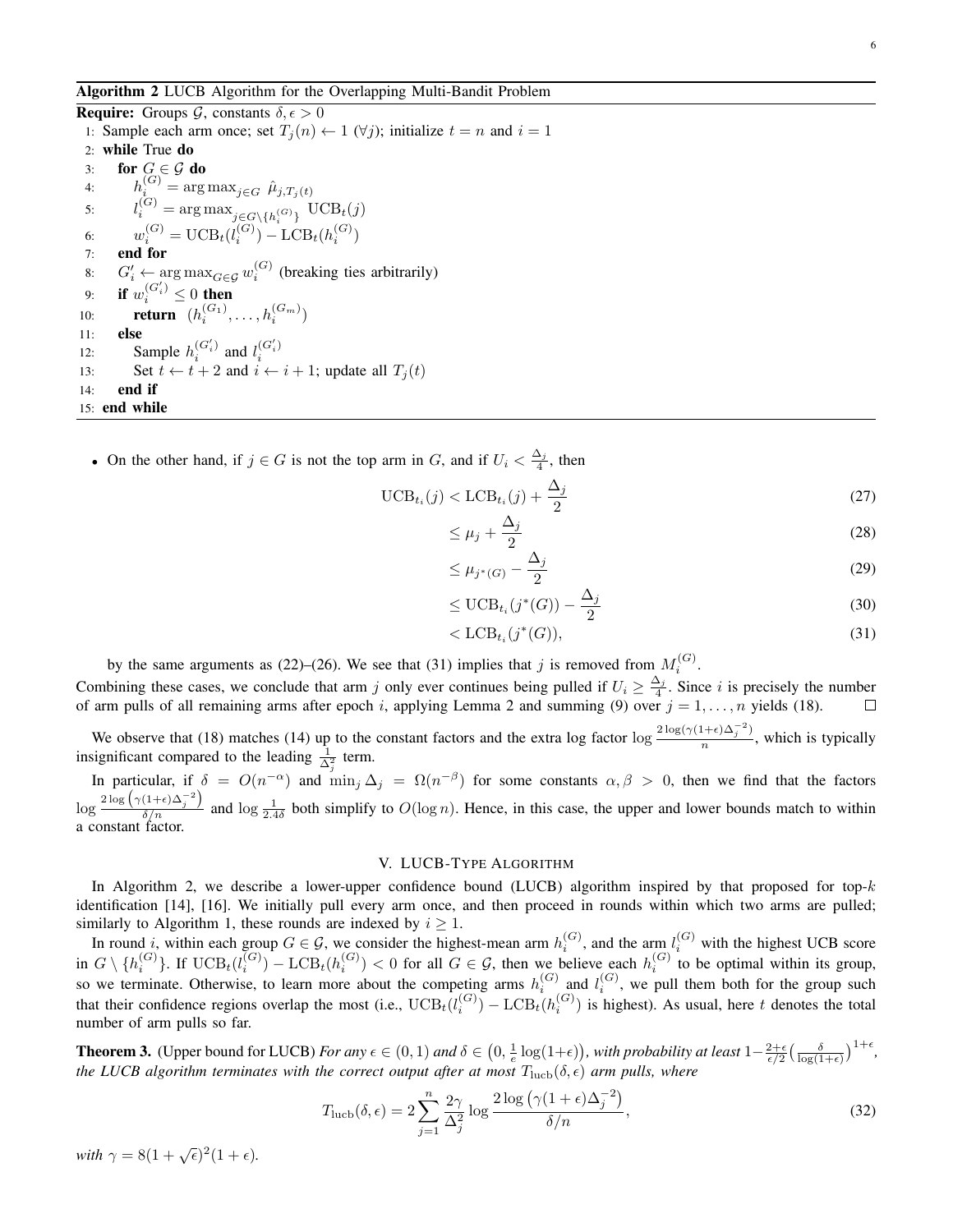*Proof.* We first show that when the high probability event in Corollary 1 holds, the algorithm can only terminate with the correct output  $(j^*(G_1), \ldots, j^*(G_m))$ . Suppose for the purpose of contradiction that the algorithm terminates during round i and returns  $(h_i^{(G_1)}, \ldots, h_i^{(G_m)}) \neq (j^*(G_1), \ldots, j^*(G_m))$ . This implies that there is at least one group G for which  $h_i^{(G)} \neq j^*(G)$ . Letting  $t_i$  denote the time index in Line 6 of Algorithm 2 during round i, we have

$$
\mu_{h_i^{(G)}} \ge \text{LCB}_{t_i}(h_i^{(G)}) \tag{33}
$$

$$
\geq \text{UCB}_{t_i}(l_i^{(G)}) \tag{34}
$$

$$
\geq \mathrm{UCB}_{t_i}(j^*(G))\tag{35}
$$

$$
\geq \mu_{j^*(G)},\tag{36}
$$

where (33) and (36) use the validity of the confidence bounds (Corollary 1), (34) uses the stopping condition, and (35) uses the definition of  $l_i^{(G)}$ . From (36), we have  $\mu_{h_i^{(G)}} \geq \mu_{j^*(G)}$ , which is in contradiction with  $j^*(G)$  being the unique best arm in G. Hence, under the event in Corollary 1, the algorithm will never return the wrong output.

Next, we bound the number of pulls of each arm. Define  $c(G) := \frac{\mu_{j^*(G)} + \mu_{j_{\text{sec}}(G)}}{2}$ , where  $\mu_{j_{\text{sec}}(G)}$  is the second best arm in group G. We say that an arm  $j \in G$  is G-BAD for the group G in round i if either of the following two conditions hold:

$$
j = j^*(G) \text{ and } \text{LCB}_{t_i}(j) < c(G), \text{ or} \tag{37}
$$

$$
j \neq j^*(G) \text{ and } \mathrm{UCB}_{t_i}(j) > c(G). \tag{38}
$$

Recall that  $G'_i$  is the group from which  $h_i^{(G'_i)}$  $\binom{G'_i}{i}$  and  $l_i^{(G'_i)}$  $i^{(G_i)}$  are selected in round i. For all  $i \geq 1$ , conditioned on the event in Corollary 1, we claim that

$$
LCB_{t_i}(h_i(G_i'))) < UCB_{t_i}(l_i(G_i'))) \implies
$$
  
{ $h_i(G_i')$  is  $G_i'$ - $BAD$ } or { $l_i(G_i')$  is  $G_i'$ - $BAD$ }. (39)

Simply put, (39) states that if the stopping condition is not satisfied then either  $h_i(G_i')$  or  $l_i(G_i')$  is  $G_i'$ -BAD. We prove (39) in the supplementary material.

For an arm j, let  $\tau_j$  denote the smallest integer such that  $U(\tau_j, \delta/n) \leq \frac{\Delta_j}{4}$ . We show that if j has been pulled some number of times  $q \geq \tau_j$  in a given round, then j cannot be G-BAD for any group G containing j. We proceed by considering the following two cases:

• Case  $j \notin \{j^*(G_1), \ldots, j^*(G_m)\}$ : In this case, we have

$$
\Delta_j = \min_{G \colon j \in G} \mu_{j^*(G)} - \mu_j. \tag{40}
$$

Supposing  $q \geq \tau_j$ , let G be any group such that  $j \in G$ . Then, we have

$$
\hat{\mu}_{j,q} + U(q, \delta/n) \le \mu_j + 2U(q, \delta/n)
$$
\n
$$
= \frac{\mu_{j^*(G)} + \mu_{j_{\text{sec}}(G)}}{2} + 2U(q, \delta/n)
$$
\n(41)

$$
+\frac{( \mu_j - \mu_{j^*(G)}) + (\mu_j - \mu_{j_{\text{sec}}(G)})}{2} \tag{42}
$$

$$
\leq c(G) + 2U(q, \delta/n) + \frac{\mu_j - \mu_{j^*}(G)}{2} \tag{43}
$$

$$
\leq c(G) + \frac{\Delta_j}{2} + \frac{\mu_j - \min_{G:j \in G} \mu_{j^*(G)}}{2} \tag{44}
$$

$$
=c(G) + \frac{\Delta_j}{2} - \frac{\Delta_j}{2} = c(G),
$$
\n(45)

where (41) uses the validity of the confidence bounds, (43) follows from  $\mu_j - \mu_{j_{\text{sec}}(G)} \leq 0$  and the definition of  $c(G)$ , (44) uses  $U(q, \delta/n) \leq \frac{\Delta_j}{4}$ , and (45) uses (40). This result implies that j cannot be *G-BAD* for any group *G* containing j. • Case  $j \in \{j^*(G_1), \ldots, j^*(G_m)\}$ :

We consider the following two sub-cases: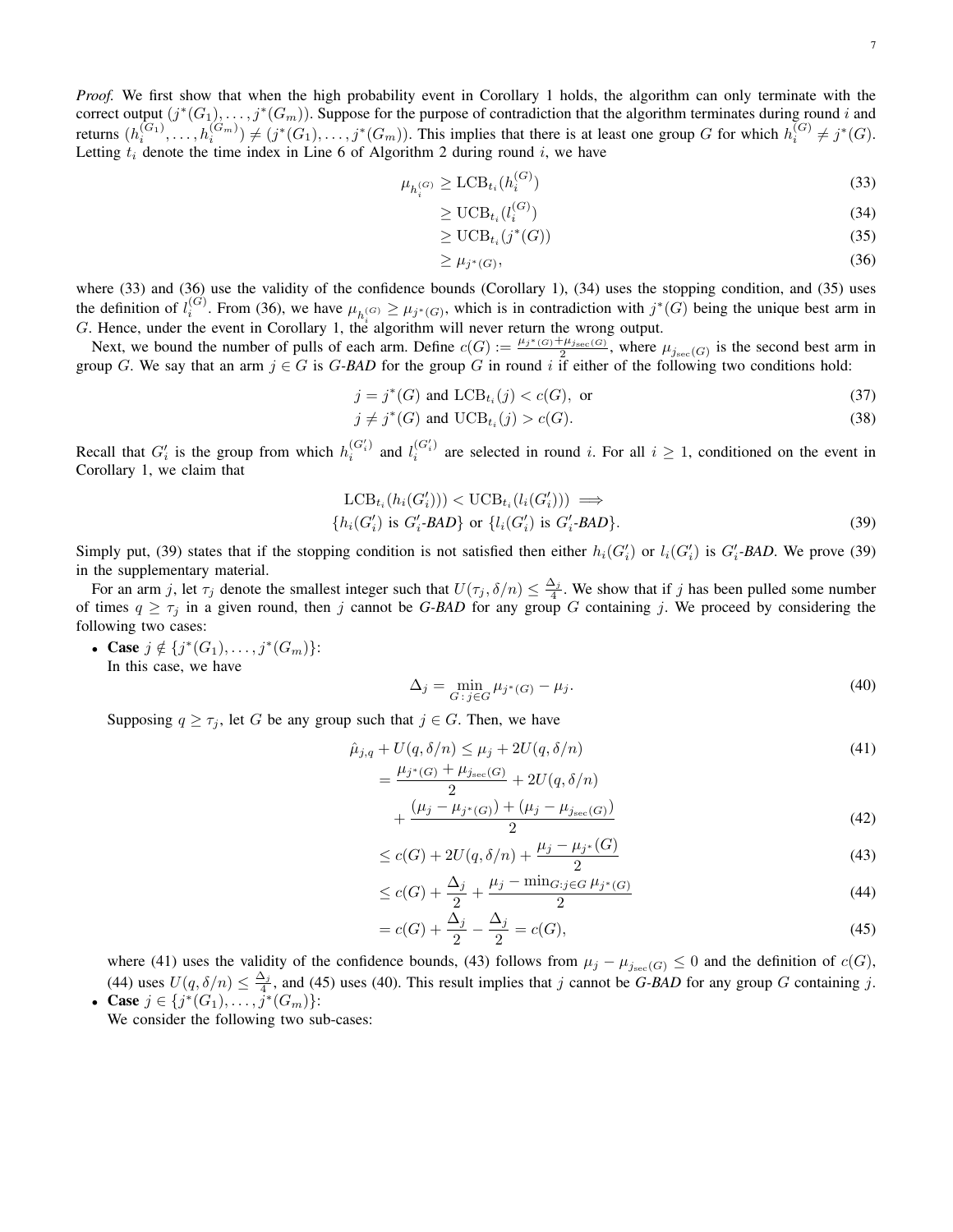- For  $G \in \{G : j \in G \text{ and } j = j^*(G)\}\$ , we have

$$
\hat{\mu}_{j,q} - U(q, \delta/n) \ge \mu_j - 2U(q, \delta/n) \n= \frac{\mu_{j^*(G)} + \mu_{j_{\text{sec}}(G)}}{2} - 2U(q, \delta/n)
$$
\n(46)

$$
+\frac{\mu_{j^*(G)}-\mu_{j_{\text{sec}}(G)}}{2}\tag{47}
$$

$$
\geq c(G) - \frac{\Delta_j}{2} + \frac{\mu_{j^*(G)} - \mu_{j_{\text{sec}}(G)}}{2} \tag{48}
$$

$$
\geq c(G) - \frac{\Delta_j}{2} + \frac{\Delta_j}{2} = c(G) , \qquad (49)
$$

where (47) follows from  $j = j^*(G)$ , (48) from  $U(q, \delta/n) \leq \frac{\Delta_j}{4}$ , and (49) from the fact that  $\mu_{j^*(G)} - \mu_{j_{\text{sec}}(G)} \geq \Delta_j$ when  $j = j^*(G)$ . This implies that j cannot be G-BAD for any group  $G \in \{G : j \in G \text{ and } j = j^*(G)\}.$ 

- For  $G \in \{G : j \in G \text{ and } j \neq j^*(G)\}\)$ , we have

$$
\hat{\mu}_{j,q} + U(q, \delta/n) \le \mu_j + 2U(q, \delta/n) \n= \frac{\mu_{j^*(G)} + \mu_{j_{\text{sec}}(G)}}{\Delta} + 2U(q, \delta/n)
$$
\n(50)

$$
-\frac{( \mu_{j^*(G)} - \mu_j) + (\mu_{j_{\text{sec}}(G)} - \mu_j)}{2} \tag{51}
$$

$$
\leq c(G) + \frac{\Delta_j}{2} - \frac{\mu_{j^*(G)} - \mu_j}{2} \tag{52}
$$

$$
\leq c(G) + \frac{\Delta_j}{2} - \frac{\Delta_j}{2} = c(G) \tag{53}
$$

where (52) follows from  $U(q, \delta/n) \leq \frac{\Delta_j}{4}$  and  $\mu_{j_{\text{sec}}(G)} - \mu_j \geq 0$ , and (53) from the fact that  $\mu_{j^*(G)} - \mu_j \geq \Delta_j$  when  $j \neq j^*(G)$ . This implies that j cannot be *G-BAD* for any group  $G \in \{G : j \in G \text{ and } j \neq j^*(G)\}.$ 

In summary, the results in these sub-cases imply that  $j \in \{j^*(G_1), \ldots, j^*(G_m)\}\)$  cannot be *G-BAD* for any group *G* containing j if j has been sampled  $\tau_j$  or more times and  $j \in \{j^*(G_1), \ldots, j^*(G_m)\}.$ 

Combining the above, we deduce that conditioned on the high probability event from Corollary 1, the total number of rounds does not exceed the following:

$$
\sum_{i=1}^{\infty} \mathbf{1} \{ h_i^{(G'_i)} \text{ is } G'_i \text{-BAD or } l_i^{(G'_i)} \text{ is } G'_i \text{-BAD} \} \tag{54}
$$

$$
= \sum_{i=1}^{\infty} \sum_{j=1}^{n} \mathbf{1} \{ \{ h_i^{(G_i')} = j \text{ or } l_i^{(G_i')} = j \} \cap \{ j \text{ is } G_i' \text{-BAD} \} \} \tag{55}
$$

$$
\leq \sum_{i=1}^{\infty} \sum_{j=1}^{n} \mathbf{1} \{ h_i^{(G_i')} = j \text{ or } l_i^{(G_i')} = j \} \cap \{ T_j(t_i) < \tau_j \} \} \tag{56}
$$

$$
\leq \sum_{j=1}^{n} (\tau_j - 1),\tag{57}
$$

where (57) follows since  $T_j(t_1) = 1$  by construction, and since  $T_j(t_{i+1}) = T_j(t_i) + 1$  whenever  $h_i^{(G_i')} = j$  or  $l_i^{(G_i')} = j$ . The proof of Theorem 3 is completed by noting that the total number of arm pulls is  $n + (2 \times$  number of rounds), and substituting the upper bound in (9) (with  $\Delta = \Delta_j$ ) for  $\tau_j$ . П

Observe that the bounds in Theorems 2 and 3 coincide up to a factor of two, and hence, the guarantee of LUCB is also guaranteed to match the lower bound up to a logarithmic or constant factor.

# VI. APPLICATION TO TOP-K RANKING

In the top-k ranking problem (e.g., see [19], [20]), we seek to identify the best k arms *and* their order with respect to the means  $\{\mu_j\}_{j=1}^n$ . This is in contrast with the more commonly considered top-k identification problem, where we do not care about the order [11], [14].

The following reduction shows that top-k ranking is a special case of our setting: Let the  $m = \binom{n}{k-1}$  groups be all the subsets of  $\{1, ..., n\}$  of size  $n - k + 1$ . This group size ensures that every group has at least one top-k arm, and yields the following: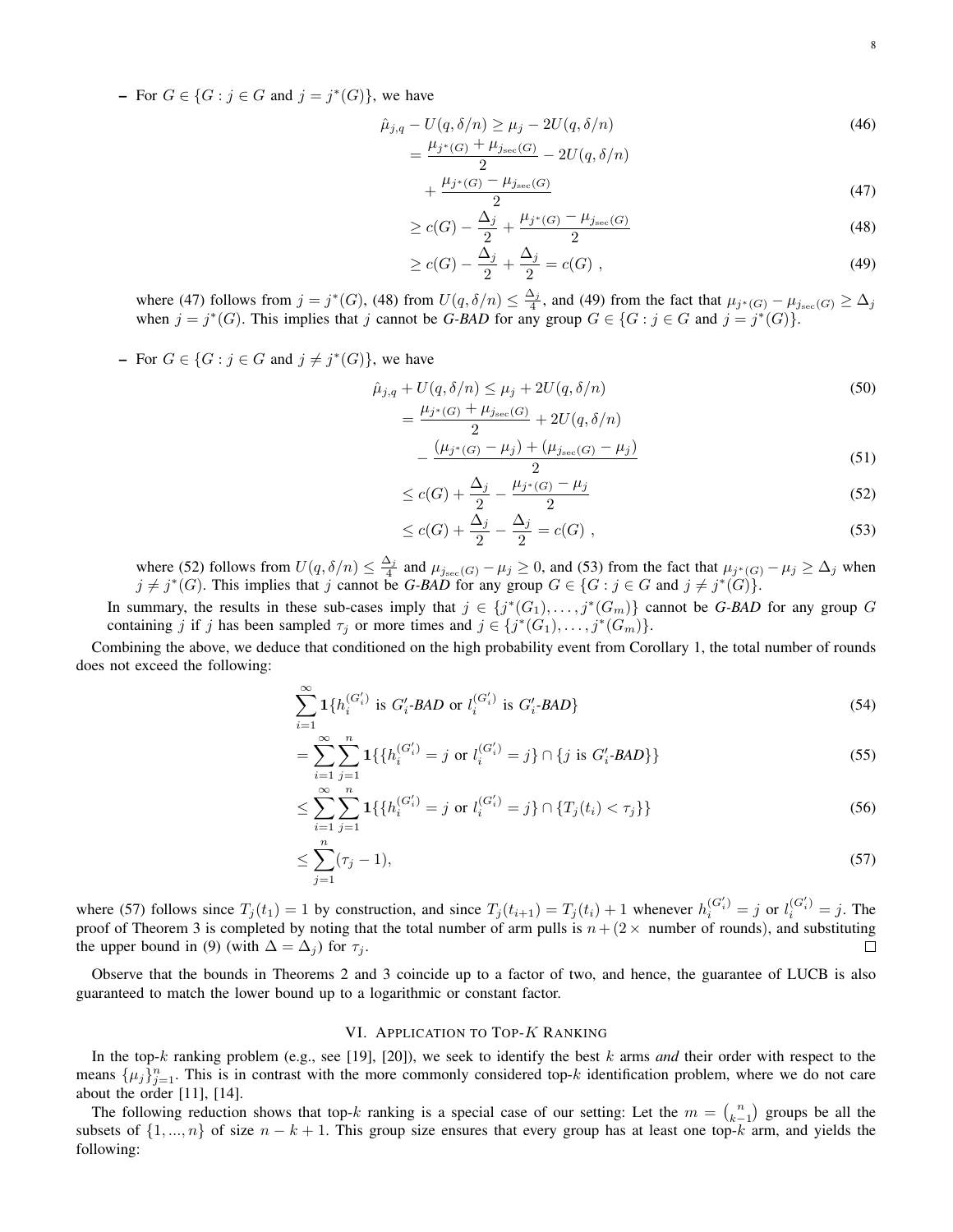- 1) An arm is in the set of top  $k$  arms if and only if it is the best arm in at least one group. Therefore, if we know the best arm in each group, then we also know which arms are the top  $k$ .
- 2) Given knowledge of the best arm in each group, the ordering within the top  $k$  is uniquely identified by observing, for each  $(i, j)$  in the top k, which arm is best in the group  $\{i\} \cup \{j\} \cup \mathcal{A}_{ij}$ , where  $\mathcal{A}_{ij}$  is an arbitrary subset of size  $n-k-1$ among the bottom  $n - k$  arms (which are known due to the previous item).

Conversely, if the top-k ranking solution is known, we can trivially establish the best arm in each such group. We conclude that the top- $k$  ranking problem and the overlapping multi-bandit problem are equivalent under the choice of groups described above.

With this reduction in place, we have the following corollary, where we let  $\mu_{[1]}, \dots, \mu_{[n]}$  denote a re-ordering of the arm means such that

$$
\mu_{[1]} > \ldots > \mu_{[k]} > \mu_{[k+1]} \geq \ldots \geq \mu_{[n]}.\tag{58}
$$

Here the strict inequalities ensure that the top- $k$  ranking solution is uniquely defined.

Corollary 2. (Application to top-k ranking) *In the top-*k *ranking problem, the statements of Theorem 1, Theorem 2, and Theorem 3 hold true with the definition of*  $\Delta_i$  *specialized as follows:* 

$$
\Delta_j = \begin{cases} \mu_{[1]} - \mu_{[2]} & j \text{ is best} \\ \min{\{\mu_{[i]} - \mu_{[i+1]}, \mu_{[i-1]} - \mu_{[i]}\}} & j \text{ is } i\text{-th best} \\ \mu_{[k]} - \mu_j & \text{otherwise,} \end{cases}
$$
(59)

*where the middle case holds for*  $2 \leq i \leq k$ *.* 

The equivalence of (3) and (59) is easily established via the above-mentioned group structure and reduction.

In the case of Bernoulli rewards, similar results to Corollary 2 can be deduced from the study of active coarse ranking in [21]. Moreover, the analysis therein can be extended to general sub-Gaussian rewards with relatively little difficulty. Thus, we do not claim the bounds in Corollary 2 themselves to have any significant novelty, but rather, our goal here is to highlight the strong connection between the two seemingly unrelated bandit settings.

At first glance, it may appear that implementing Algorithms 1 and 2 requires prohibitively large computation due to steps that search over  $\binom{n}{k-1}$  groups. However, due to the structure of these groups, both algorithms can in fact be implemented efficiently via sorting; for Algorithm 2, this again produces a similar algorithm to the LUCB-type algorithm proposed in [21]. The details are given in the supplementary material.

# VII. CONCLUSION

Motivated by overlapping group structures in practical multi-armed bandit applications, we have introduced and studied a novel overlapping multi-bandit best arm identification problem. Our algorithms based on successive elimination and LUCB-type selection are near-optimal, matching the lower bound up to a logarithmic factor in the general case, and up to a constant factor in broad scaling regimes on the error probability and gaps  $\{\Delta_j\}_{j=1}^n$ . In addition, we showed that our results apply directly to the problem of top- $k$  ranking with regular bandit rewards, thus complementing the existing literature on top- $k$  identification and top- $k$  ranking via pairwise comparisons.

#### APPENDIX

## *A. Non-identifiable Instances in the Lower Bound*

It may be the case that  $\nu^{(j)}$  constructed in the proof of Theorem 1 is not an identifiable instances, as a result of  $\mu_j$  being pushed below multiple  $\mu_{j'}$  that were tied for second best in some group(s). In this case, we further modify  $\nu^{(j)}$  so that in any groups with ties, one of the tied arms is shifted up by an arbitrarily small (i.e., essentially infinitesimal) amount to become the unique maximizer.

This modification leads to additional terms on the left-hand side of (10), but since each corresponding KL divergence can be made arbitrary small<sup>4</sup> by reducing the amount by which the shift is done above  $(cf, final part of Assumption 1)$ , all such terms can be neglected. Therefore, (13) still holds, and Theorem 1 remains true.

<sup>&</sup>lt;sup>4</sup>The notion of "arbitrarily small" here can even be as a function of n and  $\nu$ , so that this argument remains valid even when we sum over all the arms and incorporate the multiplications by  $\mathbb{E}_{\nu}[N_{j'}(\sigma)]$  in (10)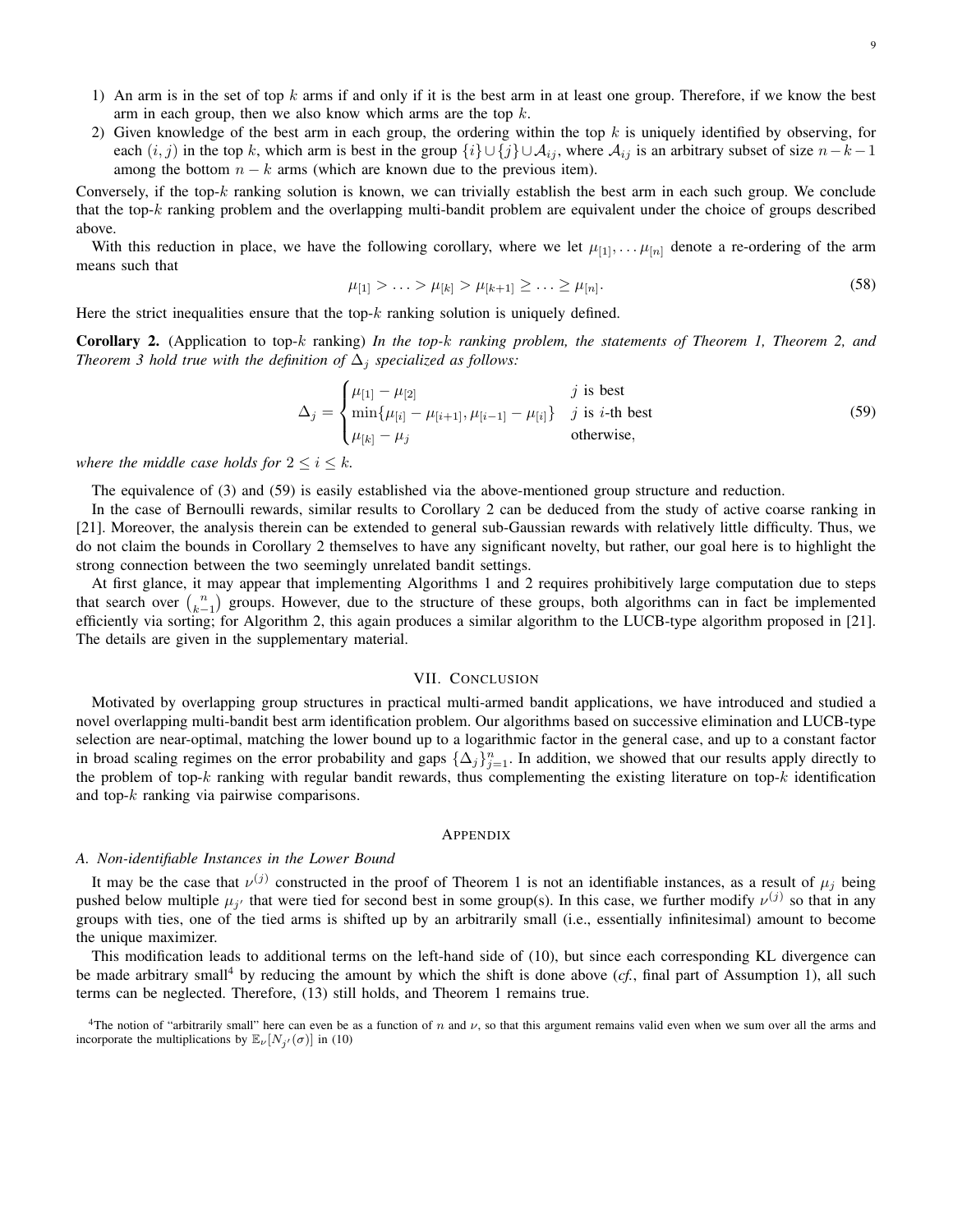# *B. Proof of G'<sub>i</sub>-BAD Property* (39)

Recall that  $G'_i$  is the group from which  $h_i(G'_i)$  and  $l_i(G'_i)$  are selected in round i. For all  $i \geq 1$ , conditioned on the event in Corollary 1, we prove that

$$
\text{LCB}_{t_i}(h_i(G_i')) < \text{UCB}_{t_i}(l_i(G_i')) \implies \{h_i(G_i') \text{ is } G_i' \text{-}BAD\} \text{ or } \{l_i(G_i') \text{ is } G_i' \text{-}BAD\}.
$$

Let  $\tau$  denote the stopping round of the algorithm, i.e. the first round i such that  $\text{LCB}_{t_i}(h_i(G_i')) \geq \text{UCB}_{t_i}(l_i(G_i'))$ . Then the previous relation can be written as:

$$
\{i<\tau\} \implies \{h_i(G_i') \text{ is } G_i'\text{-BAD}\} \text{ or } \{l_i(G_i') \text{ is } G_i'\text{-BAD}\}.
$$

We prove this by contradiction by considering the following cases in which we assume that both  $h_i(G_i')$  and  $l_i(G_i')$  are not  $G_i'$ -BAD:

• Case 1: Using the stopping condition and the  $G_i'$ -BAD property, we have

$$
\{i < \tau\} \text{ and } \{h_i(G_i') = j^*(G_i') \text{ is not } G_i' \text{-BAD}\} \text{ and } \{l_i(G_i') \neq j^*(G_i') \text{ is not } G_i' \text{-BAD}\} \tag{60}
$$

$$
\implies \{\text{LCB}_{t_i}(h_i(G_i')) < \text{UCB}_{t_i}(l_i(G_i'))\} \text{ and } \{\text{LCB}_{t_i}(h_i(G_i')) \ge c(G_i')\} \text{ and } \{\text{UCB}_{t_i}(l_i(G_i')) \le c(G_i')\} \tag{61}
$$

$$
\implies \{\text{LCB}_{t_i}(h_i(G_i')) < \text{UCB}_{t_i}(l_i(G_i'))\} \text{ and } \{\text{LCB}_{t_i}(h_i(G_i')) \geq \text{UCB}_{t_i}(l_i(G_i'))\}. \tag{62}
$$

The obtained events are in contradiction.

• Case 2: Using the definition of the  $G_i'$ -BAD property, we have

$$
\{i < \tau\} \text{ and } \{h_i(G_i') \neq j^*(G_i') \text{ is not } G_i' \text{-BAD}\} \text{ and } \{l_i(G_i') = j^*(G_i') \text{ is not } G_i' \text{-BAD}\} \tag{63}
$$

$$
\implies \{\text{UCB}_{t_i}(h_i(G_i')) \le c(G_i')\} \text{ and } \{\text{LCB}_{t_i}(l_i(G_i')) \ge c(G_i')\} \tag{64}
$$

$$
\implies \{\hat{\mu}_{h_i(G_i'),T_{h_i(G_i')}(t_i)} < c(G_i')\} \text{ and } \{\hat{\mu}_{l_i(G_i'),T_{l_i(G_i')}(t_i)} > c(G_i')\},\tag{65}
$$

where we have used the fact that  $U(t, \delta/n)$  is always strictly positive in (6)–(7). It follows that  $\hat{\mu}_{h_i(G_i'),T_{h_i(G_i')}(t_i)}$  <  $\hat{\mu}_{l_i(G_i'),T_{l_i(G_i')}(t_i)}$  which is in contradiction with  $\hat{\mu}_{h_i(G_i'),T_{h_i(G_i')}(t_i)} = \arg \max_{j \in G_i'} \hat{\mu}_{j,T_j(t_i)}$ . • Case 3: Using the definition of the  $G_i'$ -BAD property, we have

$$
\{i < \tau\} \text{ and } \{h_i(G_i') \neq j^*(G_i') \text{ is not } G_i' \text{-BAD}\} \text{ and } \{l_i(G_i') \neq j^*(G_i') \text{ is not } G_i' \text{-BAD}\} \tag{66}
$$

$$
\implies \{UCB_{t_i}(h_i(G_i')) \le c(G_i')\} \text{ and } \{UCB_{t_i}(l_i(G_i')) \le c(G_i')\}
$$
\n
$$
\implies \{UCB_{t_i}(j^*(G_i')) \le c(G_i')\}.\tag{68}
$$

Since  $j^*(G'_i)$  is the unique best arm in  $G'_i$ , we have  $\mu_{j^*(G'_i)} > c(G'_i)$ , which is in contradiction with the obtained event.

# *C. Efficient Implementations for Top-*k *Ranking*

We showed in Section VI that we recover the top-k ranking problem upon letting the  $m = {n \choose k-1}$  groups be all the subsets of  $\{1, ..., n\}$  of size  $n - k + 1$ . Naively using this fact in Algorithms 1 and 2 leads to inefficient algorithms that iterate over all  $\binom{n}{k-1}$  such subsets. However, here we show that both algorithms permit equivalent versions that have low computational complexity.

*1) Successive Elimination:* To describe the efficient implementation of successive elimination, we first present the following definitions with respect to the upper and lower confidence bounds in  $(6)$ – $(7)$ :

- If the LCB of arm j is above the UCB of arm j', then we say that j is *certifiably better* than j', and that j' is *certifiably worse* than j.
- We call an arm *certifiably i*-th best if it is certifiably worse than  $i 1$  arms and certifiably better than  $n i$  arms.
- We call an arm *potentially top-k* if it is not certifiably worse than k or more other arms.
- We call an arm *of interest* if both of the following hold: (i) It is potentially top-k, (ii) It is not certifiably i-th best for any  $i = 1, \ldots, k$ .

With these definitions, the algorithm proceeds as per Algorithm 1, pulling every arm of interest in a given epoch and then updating those arms of interest. Such updates can be done efficiently by sorting the relevant UCB and LCB scores.

To see the equivalence to Algorithm 1, we need to show that the two notions of "arm of interest" are identical. To see this, recall the definition of the potential maximizers  $M_t^{(G)}$  in (15), and note the following for a given arm j:

• Suppose that conditions (i) and (ii) in the final dot point above hold. By the first condition, we know that there exists a set  $A_0$  of  $n - k$  arms that j is potentially better than (i.e., not certifiably worse). Moreover, by the second condition, there exists an arm  $j' \neq j$  (not necessarily in  $A_0$ ) that is neither certifiably better nor certifiably worse than j. If we consider a group G equaling a subset of  $A_0 \cup \{j\} \cup \{j'\}$  containing both j and j', then we immediately deduce that  $\{j, j'\}\subseteq M_t^{(G)}$ . Hence, j is the potential maximizer in a group with at least two potential maximizers, and so it is still of interest according to Algorithm 1.